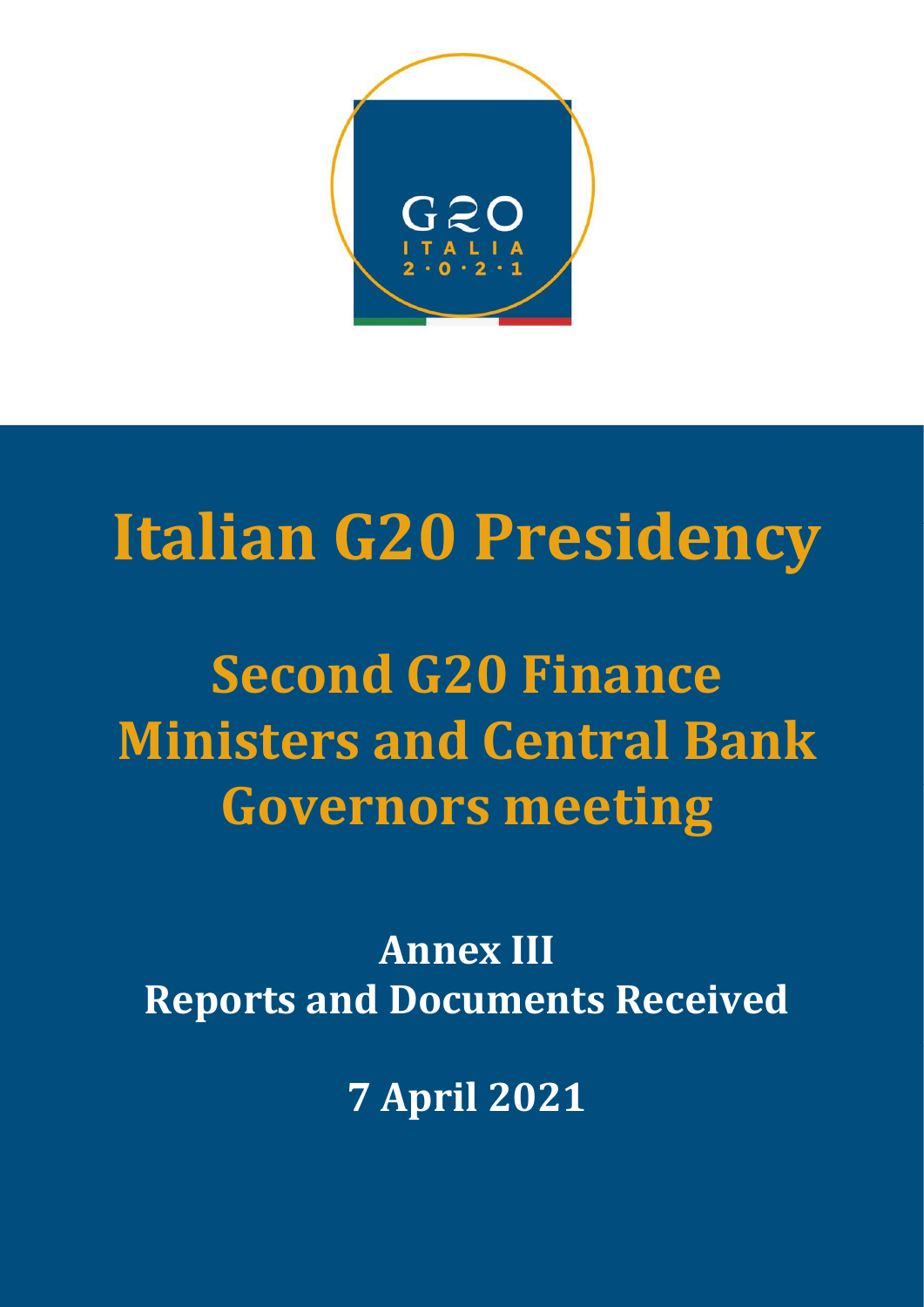

# Annex III: Reports and Documents Received

# Global Economy

- G20 High-Level Independent Panel on Financing the Global Commons for Pandemic Preparedness and Response: Progress Note to the G20 Finance Ministers and Central Bank Governors
	- o Annex

# Framework Working Group

- OECD Background Paper Harnessing the productivity benefits of online platforms: Background paper
- Harnessing the benefits of online platforms for a strong, sustainable and inclusive recovery: An OECD policy toolkit
- OECD Background Paper Dissecting online-platform diffusion's patterns and drivers
- OECD Background Paper Bridging the gap in the financing of intangibles to support productivity
- Bridging the gap in the financing of intangibles to support productivity: An OECD policy toolkit

#### **Infrastructure**

- GIH Report on G20 QII Survey
- OECD Compendium of Policy Good Practices for Quality Infrastructure Investments
- IMF Note on Environmentally Sustainable Investment for the Recovery

#### International Taxation

- IMF/OECD Report on Tax Policy and Climate Change
- OECD Secretary-General Tax Report to G20 Finance Ministers and Central Bank Governors – April 2021
	- o Annex: Tax and Fiscal Policy in Response to the COVID-19 Crisis

#### International Financial Architecture

- Update on the Joint IMF-WB Multipronged Approach to Address Debt Vulnerabilities Report and Presentation – February 2021
- IMF overview on Reserve Currencies in an Evolving International Monetary System February 2021
- IMF update on Recent Capital Flow Developments and Policy Responses in Emerging Markets – February 2021
- IMF/WBG note on the Implementation and Extension of the G20 Debt Service Suspension Initiative – March 2021